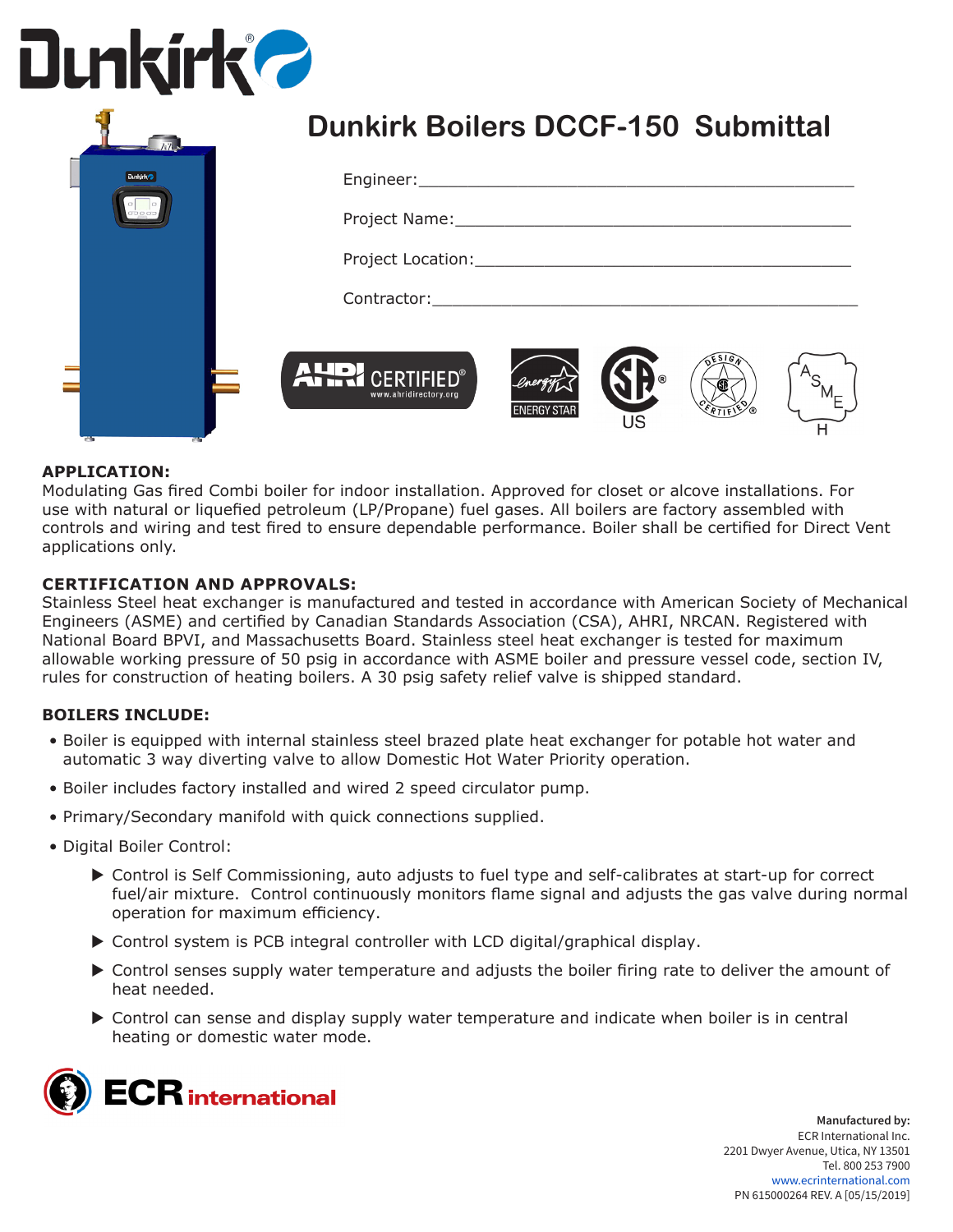

- ▶ Control has selectable DHW preheat mode. Preheat mode will maintain brazed plate heat exchanger temperature to speed DHW delivery.
- $\triangleright$  Control can accept a Outdoor Air sensor and has field adjustable reset curves.
- $\triangleright$  Control displays Error Codes and Diagnostic information.
- Boiler Combustion System:
	- $\blacktriangleright$  The Gas valve is a modulating valve capable of firing from:
		- 153,000 BTU input down to 22,000 BTU input in Combi mode (7:1 turn down).
		- 125,000 BTU input down to 22,000 BTU input in Heat mode (5.7:1 turn down).
	- $\blacktriangleright$  Induced draft blower is variable speed controlled by the PCB.
	- $\blacktriangleright$  Burner is constructed of Iron-Chromium stainless steel.
	- Ignition system shall incorporate a Direct Spark Igniter and a separate Flame Sensing rod.
- Heat Exchanger:
	- $\triangleright$  Boiler's primary heat exchanger is constructed of Iron-Chromium stainless steel.
	- $\triangleright$  DHW brazed plate is constructed of Stainless Steel.
- Electrical
	- $\triangleright$  120 volts AC, 60 Hertz, 1-phase; less than 15 amps.
	- ▶ Low voltage terminal strip for Thermostat, and Outdoor Air Sensor.
- Other:
	- ▶ Field supplied Anti-Scald valve is required for Domestic Hot Water Supply.
- Warranty
	- $\triangleright$  Factory Standard Warranty is 10 years on heat exchanger, one year on parts.
	- $\blacktriangleright$  Warranty is extended to 10 years on heat exchanger, two years parts plus two years labor upon warranty registration and completion of contractor registration.
- Optional Equipment
	- ▶ Outdoor Air Sensor Kit
	- $\triangleright$  Coaxial and Two-pipe venting components



**Manufactured by:** ECR International Inc. 2201 Dwyer Avenue, Utica, NY 13501 Tel. 800 253 7900 www.ecrinternational.com PN 615000264 REV. A [05/15/2019]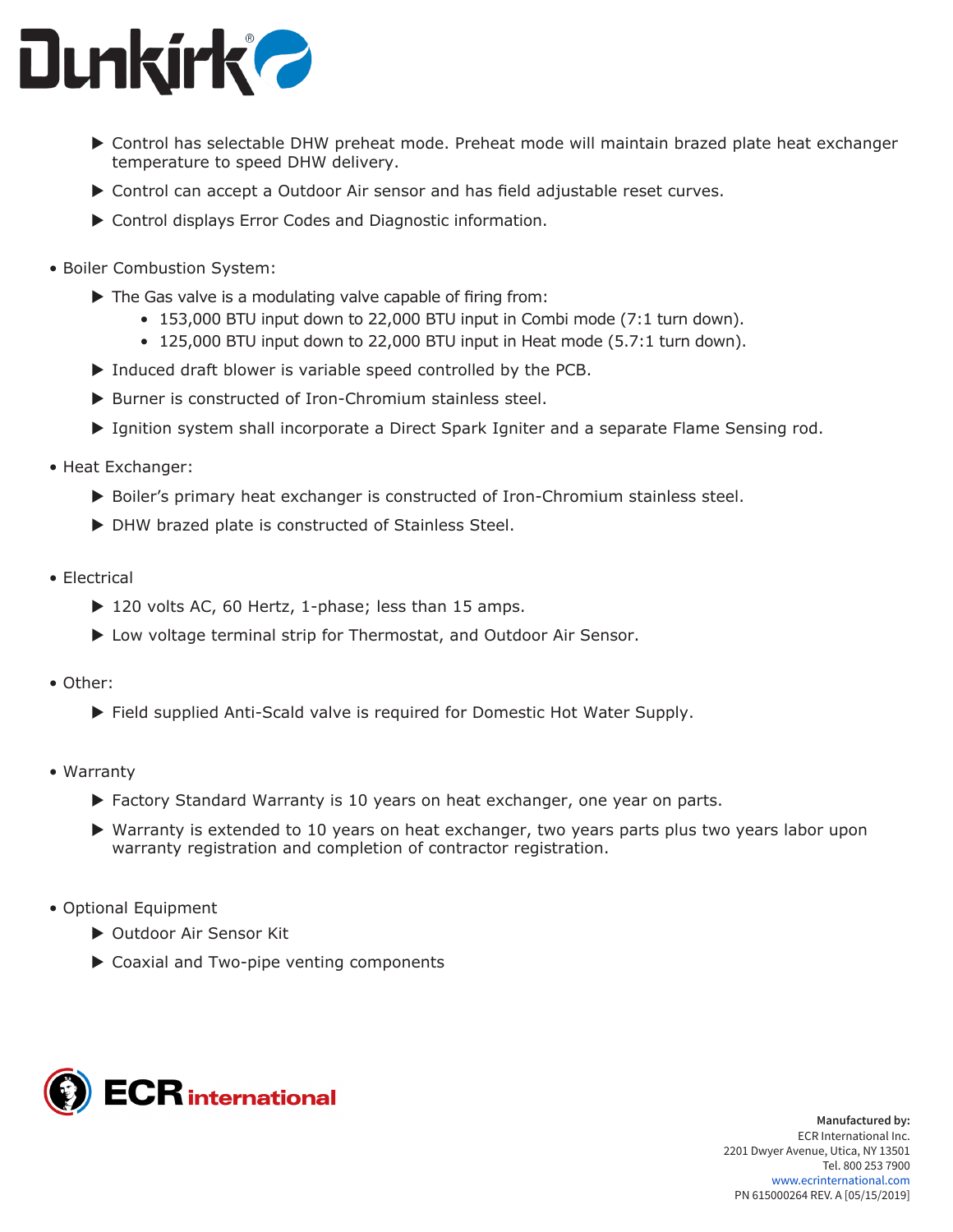

|                                                            | <b>Combustible Materials</b><br>(Required) <sup>(2)</sup>                       |                                            | <b>Service</b> $(2)$ $(3)$ |                     |           |
|------------------------------------------------------------|---------------------------------------------------------------------------------|--------------------------------------------|----------------------------|---------------------|-----------|
|                                                            | Top                                                                             | $0''(0 \text{ mm})$                        |                            | $8.66''$ (220 mm)   |           |
| <b>Clearances</b>                                          | <b>Left Side</b>                                                                |                                            | $1.77''$ (45 mm)           | 12.00" (305 mm)     |           |
| <sup>(2)</sup> Required distances<br>measured from boiler. | <b>Right Side</b>                                                               | $1.77''$ (45 mm)                           |                            | $1.77''$ (45 mm)    |           |
|                                                            | <b>Front</b>                                                                    |                                            | $0''(0 \text{ mm})$        | 17.71" (450 mm)     |           |
| (3) Service, proper operation<br>clearance recommendation. | <b>Back</b>                                                                     | $0''(0 \text{ mm})$<br>$0''(0 \text{ mm})$ |                            |                     |           |
|                                                            | <b>Bottom</b>                                                                   | $0''(0 \text{ mm})$                        |                            | $0''(0 \text{ mm})$ |           |
|                                                            | <b>Combustion Air/</b><br><b>Venting Piping</b>                                 | 0" for Concentric<br>$6''$ (160 mm)        |                            |                     |           |
| <b>Connections</b><br><b>DCCF-150</b>                      | 1¼" Sweat Copper Stub Heating Supply & Return, Gas Connection 3/4" NPT (Male)   |                                            |                            |                     |           |
| <b>Connections</b><br><b>DCCF-150 DHW</b>                  | 1/2" Sweat Inlet & Outlet                                                       |                                            |                            |                     |           |
| <b>Electrical</b>                                          | 120 Volts AC, 60 Hertz, 1 phase, less than 12 amps (15 amp circuit recommended) |                                            |                            |                     |           |
| <b>Relief Valve Connections</b>                            | $3/4''$ NPT                                                                     |                                            |                            |                     |           |
| <b>DHW Flow Rate</b>                                       | 3.5 GPM @ 70°F                                                                  |                                            |                            |                     |           |
|                                                            | <b>Model</b>                                                                    | "Width"                                    | "Height"                   | "Depth"             | "Weight"  |
| <b>Dimension/Weights</b>                                   |                                                                                 | 18.56"                                     | 40.23''                    | 1.46"               | $103$ lbs |
|                                                            |                                                                                 | 472 mm                                     | 1.0 <sub>m</sub>           | 443 mm              | 46.72 kg  |

| <b>Size</b>                            | <b>Input Rate</b><br>(MBH)<br>0-2000ft | Heating<br>Capacity<br>(MBH)<br>0-2000ft | <b>Net AHRI Rating,</b><br>Water (MBH)<br>0-2000ft | <b>Vent Diameter</b><br>O.D.<br>Coaxial | Vent<br><b>Diameter</b><br>2-pipe | AFUE <sup>(%)</sup> |
|----------------------------------------|----------------------------------------|------------------------------------------|----------------------------------------------------|-----------------------------------------|-----------------------------------|---------------------|
| <b>DCCF-150</b><br><b>Heating Mode</b> | 125                                    | 113                                      | 98                                                 | 4''/2''<br>100mm/50mm                   | 3''                               | 95.0                |
| <b>DCCF-150</b><br><b>DHW Mode</b>     | 153                                    | 136                                      | N/A                                                | 4''/2''<br>100mm/50mm                   | 3''                               | N/A                 |



**Manufactured by:** ECR International Inc. 2201 Dwyer Avenue, Utica, NY 13501 Tel. 800 253 7900 www.ecrinternational.com PN 615000264REV. A [05/15/2019]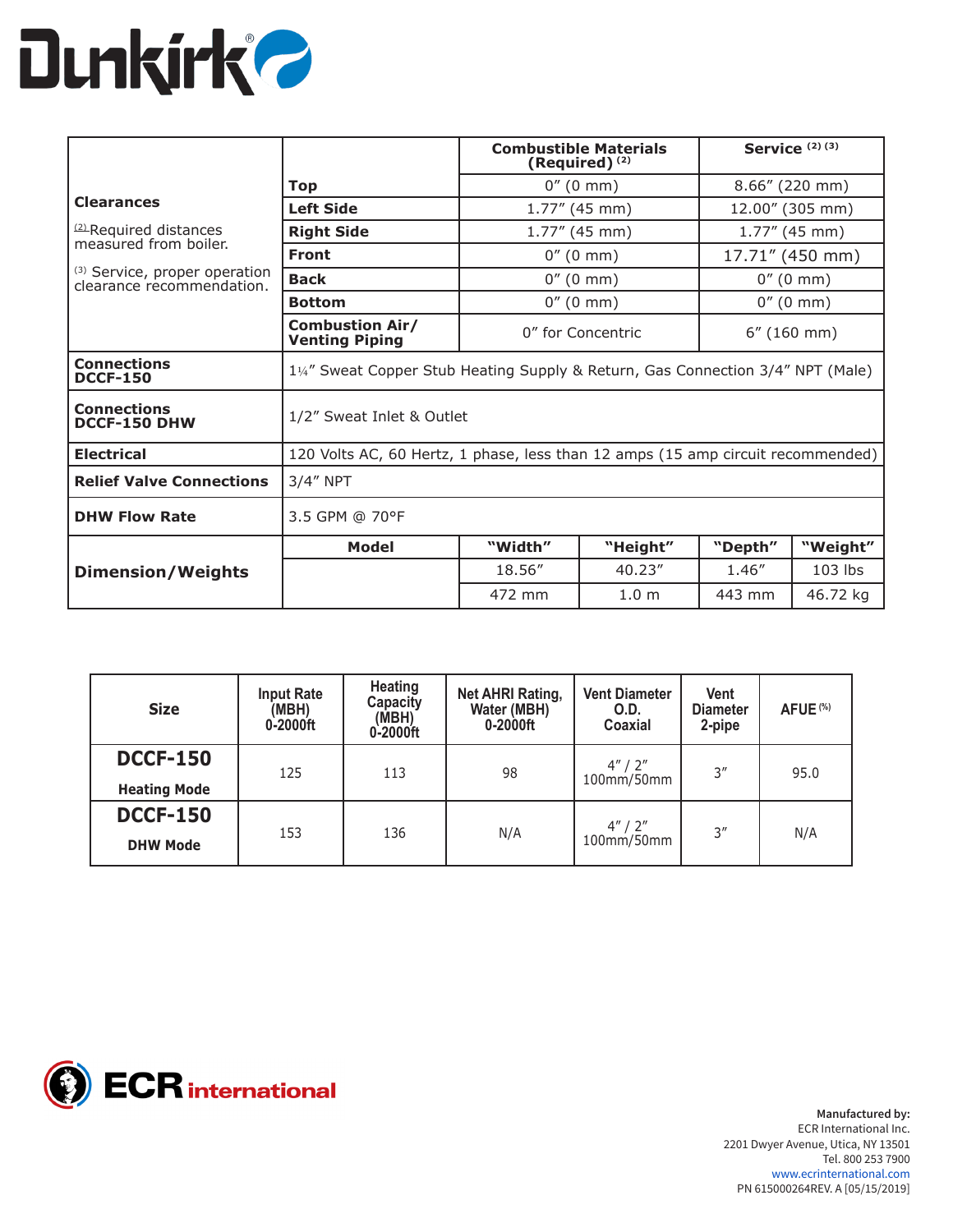### **Dunkirk?**

| <b>Central Heating (Sealed System)</b>          | <b>DCCF-150</b>                         |
|-------------------------------------------------|-----------------------------------------|
| Heat Exchanger Max Allowable Working Pressure   | 50 psi [3.45 bar]                       |
| Max System Pressure                             | 30.00 psi [2.06 bar]                    |
| Min System Pressure                             | 7.25 psi $[0.50 \text{ bar}]$           |
| Max System Temperature                          | 176°F [80°C]                            |
| Pressure Relief Valve Setting                   | 30.00 psi [2.06 bar]                    |
| Expansion Tank Minimum Size (pre-charge press.) | 2.2 gal at 11.6 psi [10.0 L at 0.8 bar] |
| Recommended Operational System Pressure (cold)  | 21.7 psi [1.5 bar]                      |

| <b>Domestic Hot Water (Sealed System)</b> | <b>DCCF-150</b>                   |
|-------------------------------------------|-----------------------------------|
| Max Inlet Water Pressure                  | 116 psi $[8 \text{ bar}]$         |
| Min Inlet Water Pressure                  | 2.9 psi $[0.2 \text{ bar}]$       |
| Min DHW Flow Rate                         | $0.55$ gpm $[2.50 \text{ L/min}]$ |
| Max DHW Temperature                       | 140°F [60°C]                      |
| <b>DHW Water Content</b>                  | $0.05$ gal $[0.23 L]$             |

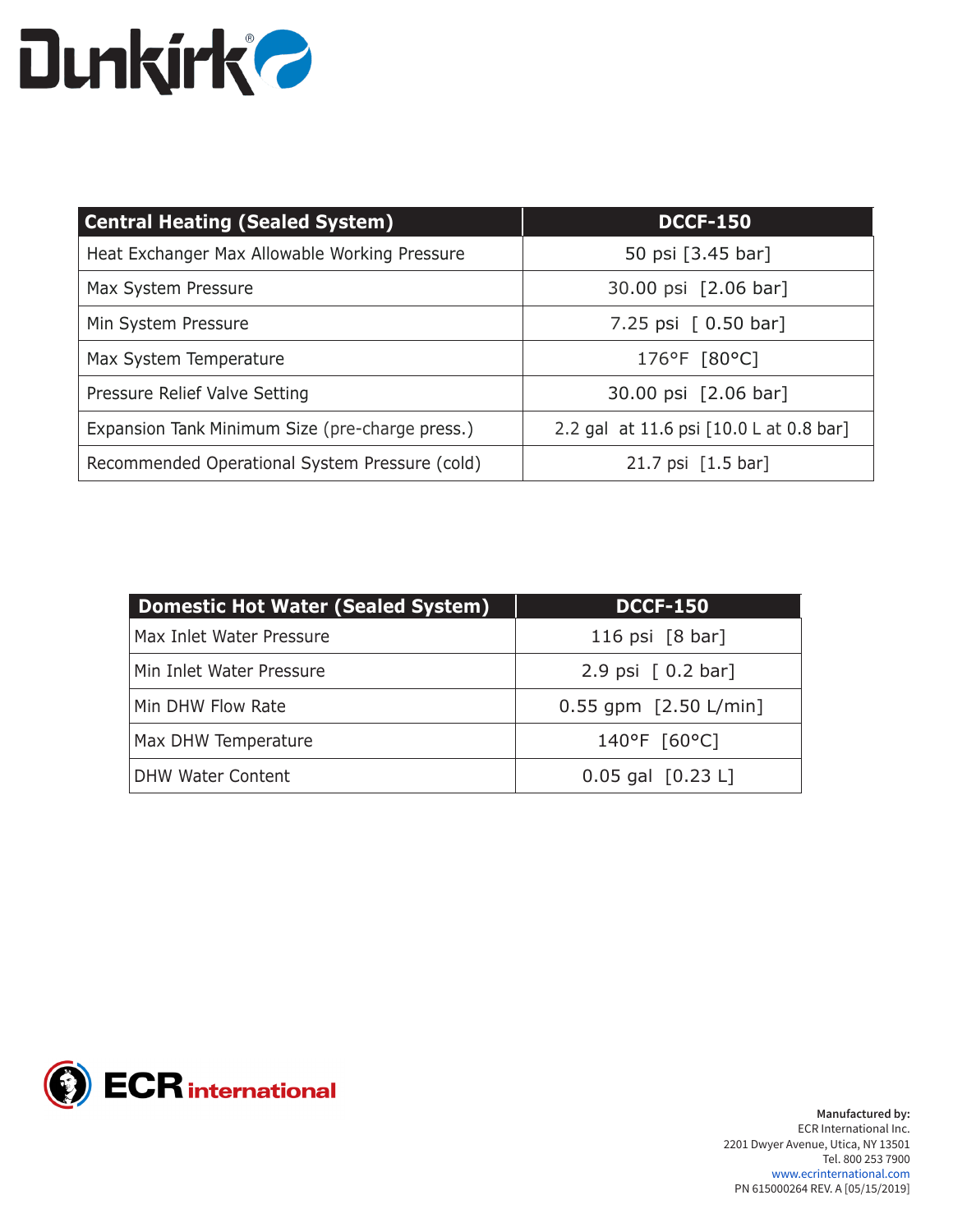







**Manufactured by:** ECR International Inc. 2201 Dwyer Avenue, Utica, NY 13501 Tel. 800 253 7900 www.ecrinternational.com PN 615000264 REV. A [05/15/2019]